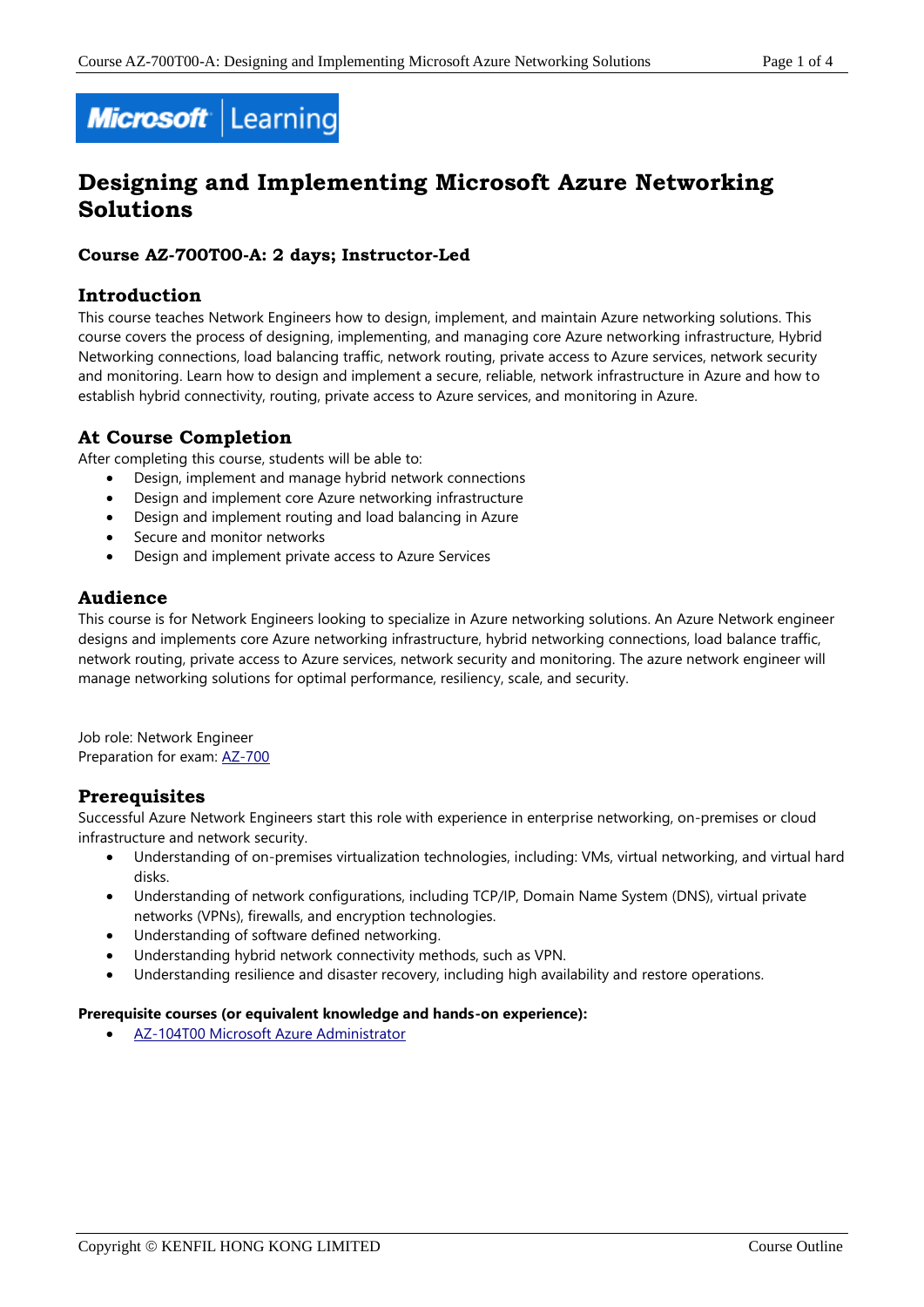# **Course Outline**

### **Module 1: Introduction to Azure Virtual Networks**

In this module you will learn how to design and implement fundamental Azure Networking resources such as virtual networks, public and private IPs, DNS, virtual network peering, routing, and Azure Virtual NAT.

### **Lessons**

- Explore Azure Virtual Networks
- Configure public IP services
- Design name resolution for your Virtual Network
- Enable Cross-VNet connectivity with peering
- Implement virtual network traffic routing
- Configure internet access with Azure Virtual NAT

### **Lab : Exercise: design and implement a Virtual Network in Azure**

### **Lab : Exercise: configure DNS settings in Azure**

### **Lab : Exercise: connect two Azure Virtual Networks using global virtual network peering**

After completing this module, students will be able to:

- Implement virtual networks
- Configure public IP services
- Configure private and public DNS zones
- Design and implement cross-VNET connectivity
- Implement virtual network routing
- Design and implement an Azure Virtual Network NAT

### **Module 2: Design and Implement Hybrid Networking**

In this module you will learn how to design and implement hybrid networking solutions such as Site-to-Site VPN connections, Point-to-Site VPN connections, Azure Virtual WAN and Virtual WAN hubs.

### **Lessons**

- Design and implement Azure VPN Gateway
- Connect networks with Site-to-site VPN connections
- Connect devices to networks with Point-to-site VPN connections
- Connect remote resources by using Azure Virtual WANs
- Create a network virtual appliance (NVA) in a virtual hub

# **Lab : Exercise: create a Virtual WAN by using Azure Portal**

# **Lab : Exercise: create and configure a virtual network gateway**

After completing this module, students will be able to:

- Design and implement a site-to-site VPN connection
- Design and implement a point-to-site VPN connection
- Design and implement Azure Virtual WAN Resources

# **Module 3: Design and implement Azure ExpressRoute**

In this module you will learn how to design and implement Azure ExpressRoute, ExpressRoute Global Reach, ExpressRoute FastPath and ExpressRoute Peering options.

# **Lessons**

- Explore Azure ExpressRoute
- Design an ExpressRoute deployment
- Configure peering for an ExpressRoute deployment
- Connect an ExpressRoute circuit to a VNet
- Connect geographically dispersed networks with ExpressRoute global reach
- Improve data path performance between networks with ExpressRoute FastPath
- Troubleshoot ExpressRoute connection issues

# **Lab : Exercise: configure an ExpressRoute gateway**

# **Lab : Exercise: provision an ExpressRoute circuit**

After completing this module, students will be able to:

- Design and implement Expressroute
- Design and implement Expressroute Direct
- Design and implement Expressroute FastPath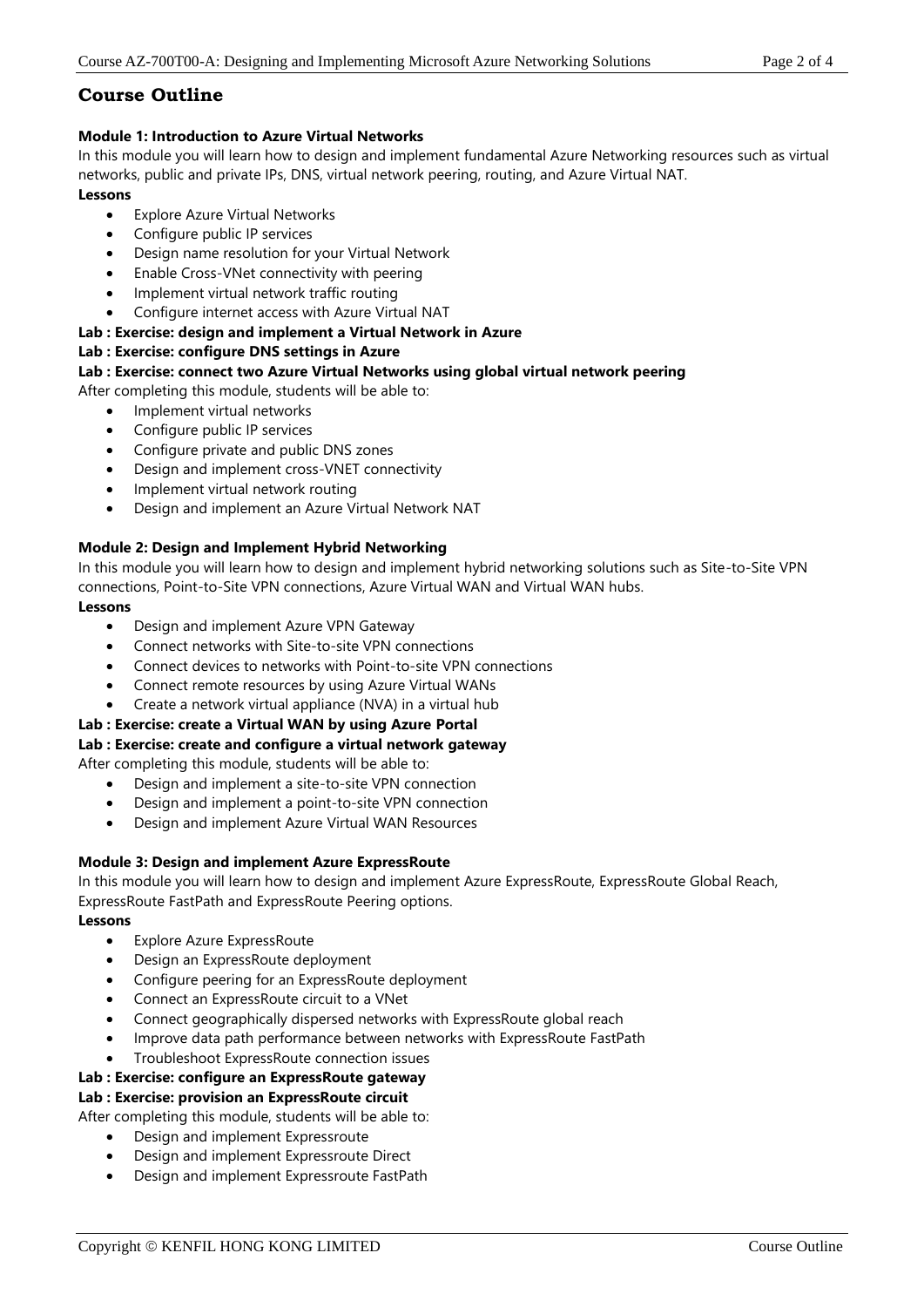### **Module 4: load balancing non-HTTP(S) traffic in Azure**

In this module you will learn how to design and implement load balancing solutions for non-HTTP(S) traffic in Azure with Azure Load balancer and Traffic Manager.

### **Lessons**

- Explore load balancing
- Design and implement Azure load balancer using the Azure portal
- Explore Azure Traffic Manager

### **Lab : Exercise: create a Traffic Manager profile using the Azure portal**

### **Lab : Exercise: create and configure an Azure load balancer**

After completing this module, students will be able to:

- Design and implement Azure Laod Balancers
- Design and implement Azure Traffic Manager

### **Module 5: Load balancing HTTP(S) traffic in Azure**

In this module you will learn how to design and implement load balancing solutions for HTTP(S) traffic in Azure with Azure Application gateway and Azure Front Door.

### **Lessons**

- Design Azure application gateway
- Configure Azure application gateway
- Design and configure Azure front door

### **Lab : Exercise: deploy Azure application gateway**

### **Lab : Exercise: create a front door for a highly available web application**

After completing this module, students will be able to:

- Design and implement Azure Application Gateway
- Implement Azure Front Door

### **Module 6: Design and implement network security**

In this module you will learn to design and imponent network security solutions such as Azure DDoS, Azure Firewalls, Network Security Groups, and Web Application Firewall.

### **Lessons**

- Secure your virtual networks in the Azure portal
- Deploy Azure DDoS Protection by using the Azure portal
- Deploy Network Security Groups by using the Azure portal
- Design and implement Azure Firewall
- Working with Azure Firewall Manager
- Implement a Web Application Firewall on Azure Front Door
- **Lab : Exercise: deploy and configure Azure Firewall using the Azure portal**

### **Lab : Exercise: secure your virtual hub using Azure Firewall Manager**

**Lab : Exercise: configure DDoS Protection on a virtual network using the Azure portal**

After completing this module, students will be able to:

- Configure and monitor an Azure DDoS protection plan
- implement and manage Azure Firewall
- Implement network security groups
- Implement a web application firewall (WAF) on Azure Front Door

### **Module 7: Design and implement private access to Azure Services**

In this module you will learn to design and implement private access to Azure Services with Azure Private Link, and virtual network service endpoints.

### **Lessons**

- Define Private Link Service and private endpoint
- Explain virtual network service endpoints
- Integrate Private Link with DNS
- Integrate your App Service with Azure virtual networks

### **Lab : Exercise: create an Azure private endpoint using Azure PowerShell**

### **Lab : Exercise: restrict network access to PaaS resources with virtual network service endpoints**

After completing this module, students will be able to:

- Define the difference between Private Link Service and private endpoints
- Design and configure private endpoints